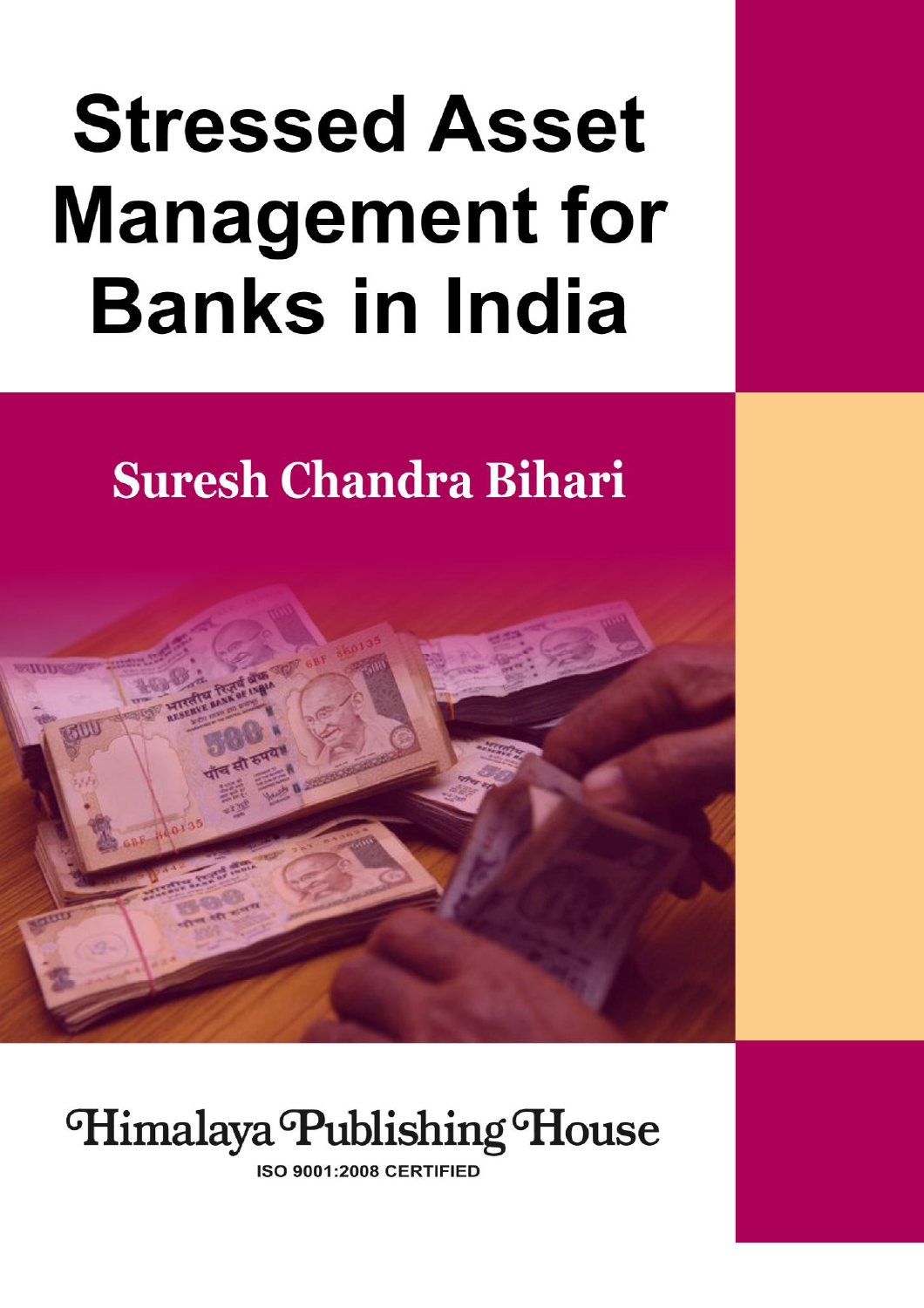## **Stressed Asset Management for Banks in India**



*M.A., MJMC, MBA, Ph.D., LL.B., CAIIB, PGDPMIR, PGDIPT & D, D.Litt. Director,*

*Institute of Banking and Management Training, Bhubaneswar.*



## Himalaya Publishing House **ISO 9001:2008 CERTIFIED**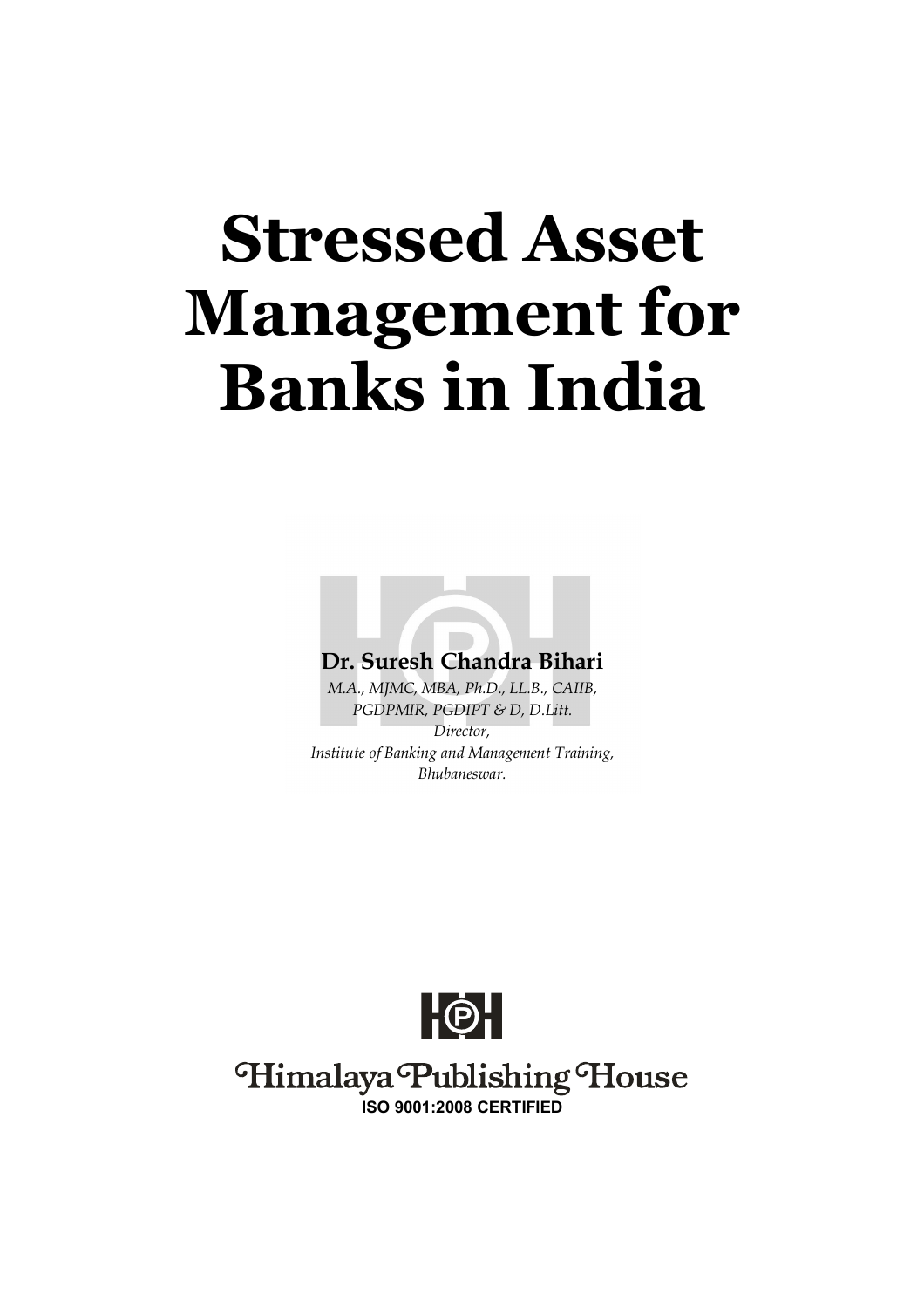#### **© Author**

No part of this publication may be reproduced, stored in a retrieval system, or transmitted in any form or by any means, electronic, mechanical, photocopying, recording and/or otherwise without the prior written permission of the publisher.

## **First Edition : 2017**

| Published by          |    | : Mrs. Meena Pandey for Himalaya Publishing House Pvt. Ltd.,<br>"Ramdoot", Dr. Bhalerao Marg, Girgaon, Mumbai - 400 004.<br>Phone: 022-23860170/23863863; Fax: 022-23877178<br>E-mail: himpub@vsnl.com; Website: www.himpub.com |
|-----------------------|----|---------------------------------------------------------------------------------------------------------------------------------------------------------------------------------------------------------------------------------|
| <b>Branch Offices</b> | ÷  |                                                                                                                                                                                                                                 |
| <b>New Delhi</b>      | ÷  | "Pooja Apartments", 4-B, Murari Lal Street, Ansari Road, Darya Ganj,<br>New Delhi - 110 002. Phone: 011-23270392, 23278631; Fax: 011-23256286                                                                                   |
| <b>Nagpur</b>         |    | : Kundanlal Chandak Industrial Estate, Ghat Road, Nagpur - 440 018.<br>Phone: 0712-2738731, 3296733; Telefax: 0712-2721216                                                                                                      |
| <b>Bengaluru</b>      |    | : Plot No. 91-33, 2nd Main Road Seshadripuram, Behind Nataraja Theatre,<br>Bengaluru-560020. Phone: 080-41138821; Mobile: 9379847017, 9379847005                                                                                |
| <b>Hyderabad</b>      |    | : No. 3-4-184, Lingampally, Beside Raghavendra Swamy Matham, Kachiguda,<br>Hyderabad - 500 027. Phone: 040-27560041, 27550139                                                                                                   |
| Chennai               |    | : New-20, Old-59, Thirumalai Pillai Road, T. Nagar, Chennai - 600 017.<br>Mobile: 9380460419                                                                                                                                    |
| Pune                  |    | : First Floor, "Laksha" Apartments, No. 527, Mehunpura, Shaniwarpeth<br>(Near Prabhat Theatre), Pune - 411 030. Phone: 020-24496323, 24496333;<br>Mobile: 09370579333                                                           |
| Lucknow               |    | : House No. 731, Shekhupura Colony, Near B.D. Convent School, Aligani,<br>Lucknow - 226 022. Phone: 0522-4012353; Mobile: 09307501549                                                                                           |
| Ahmedabad             |    | : 114, "SHAIL", 1st Floor, Opp. Madhu Sudan House, C.G. Road, Navrang Pura,<br>Ahmedabad - 380 009. Phone: 079-26560126; Mobile: 09377088847                                                                                    |
| <b>Ernakulam</b>      |    | : 39/176 (New No. 60/251), 1st Floor, Karikkamuri Road, Ernakulam,<br>Kochi - 682011. Phone: 0484-2378012, 2378016; Mobile: 09387122121                                                                                         |
| <b>Bhubaneswar</b>    | ÷. | 5, Station Square, Bhubaneswar - 751 001 (Odisha).<br>Phone: 0674-2532129; Mobile: 09338746007                                                                                                                                  |
| Kolkata               |    | : 108/4, Beliaghata Main Road, Near ID Hospital, Opp. SBI Bank,<br>Kolkata - 700 010. Phone: 033-32449649; Mobile: 7439040301                                                                                                   |
| DTP by                |    | : Hansa Subhedar                                                                                                                                                                                                                |
| <b>Printed at</b>     |    | : M/s. Aditya Offset Process (I) Pvt. Ltd., Hyderabad. On behalf of HPH.                                                                                                                                                        |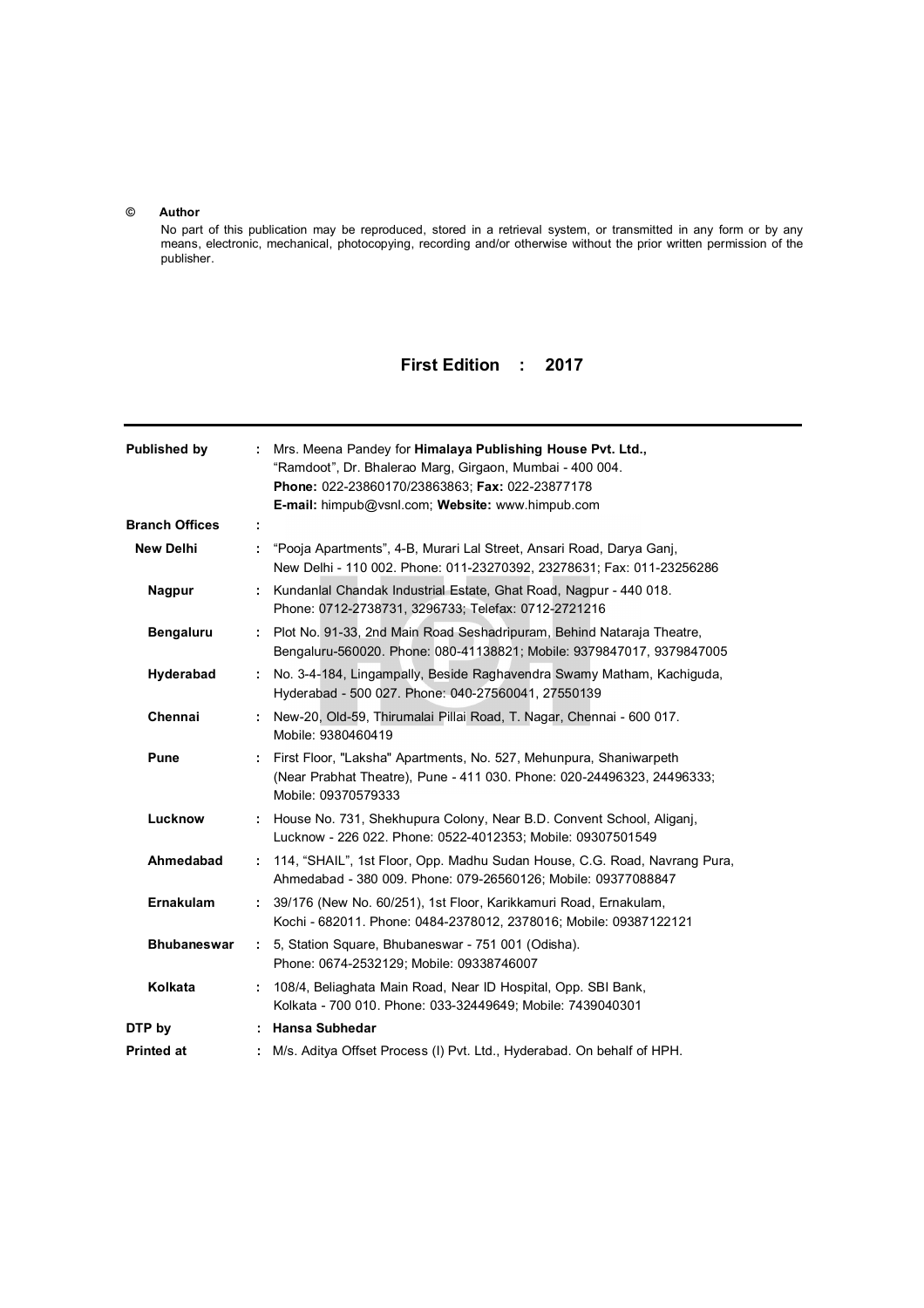## **Foreword**



**Bimal Prasad Sharma** *Executive Director Bank of India*

Since last decade or so, Banking Industry is under stress on account of its assets becoming non-performing thereby ceasing to generate income for the bank. The impact is universal and nobody, be it the bank, the individual customer or the economy itself, is untouched of the curse. This has taken the Financial Regulators and the Government itself to try to bring in innovative steps and drastic changes to curb the problem, however, despite all measures, now stressed assets are getting increased attention as the trend of deteriorating asset quality has emerged as a big economic risk not for the Indian banking sector only but for the global economy. Certainly, Stressed Assets is a powerful indicator of the health of the banking system and is requiring a robust mechanism to be dealt with.

The problem is requiring all stakeholders including customers to deal the issue in collaborate and rigorous manner. But the difficulty is that are the financial terms so easy to grasp? The answer is definitely no. In the midst of the universal concern, the book **"Stressed Asset Management in Banks"** by Dr. Suresh Chandra Bihari provides a valuable window on Stressed Assets Management and covers the necessary components.

The challenges in Stressed Assets Management are both difficult and interesting. People are working on them with enthusiasm, tenacity, and dedication to develop new methods of analysis and provide new solutions to keep up with the ever-changing threats. In this new age of global interconnectivity and interdependence, it is necessary to provide practitioners, both professionals and students, with state-of-the-art knowledge on the frontiers in the sector. This book is a good step in that direction.

With best wishes!

Sd/- (Bimal Prasad Sharma) Executive Director – Bank of India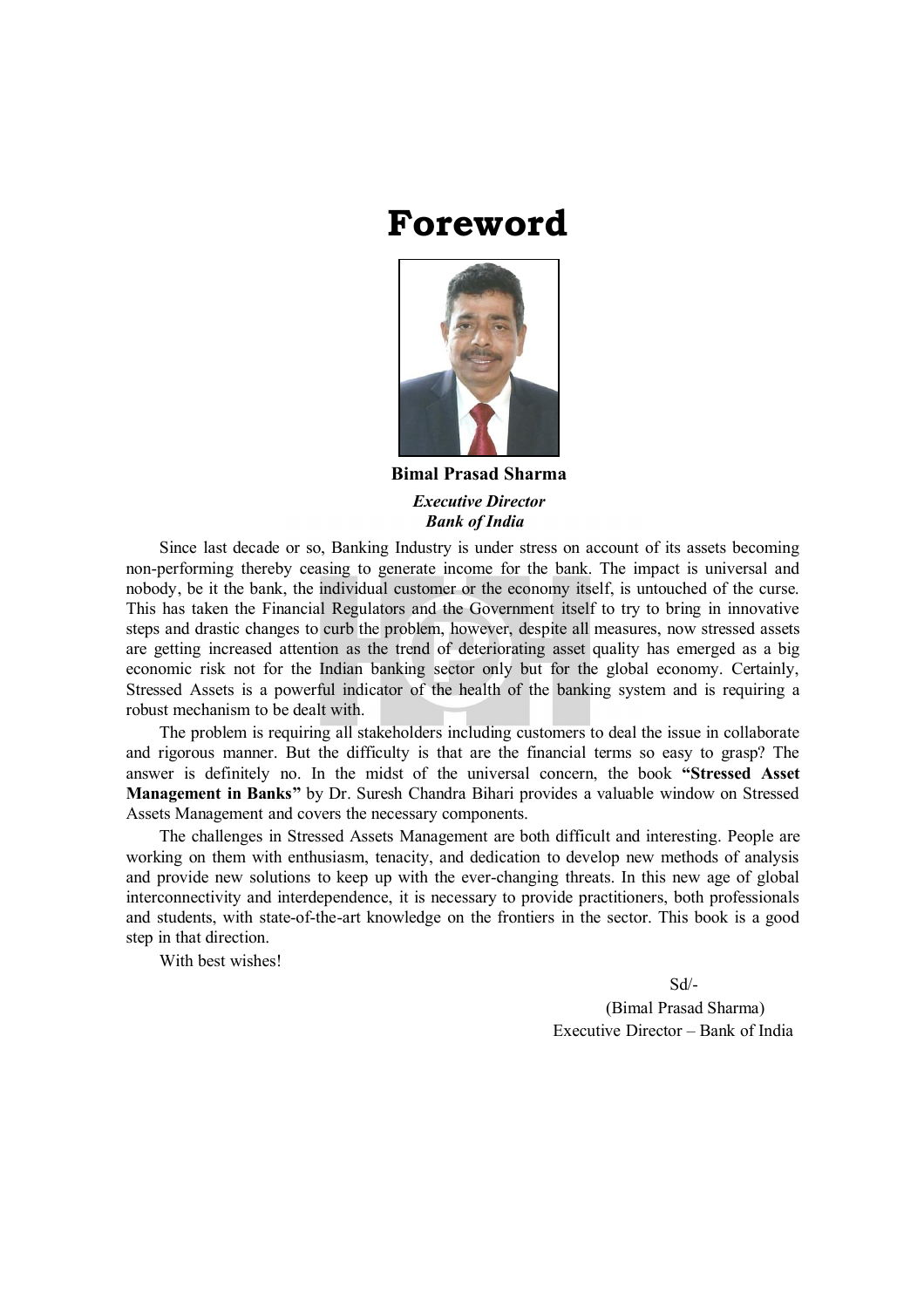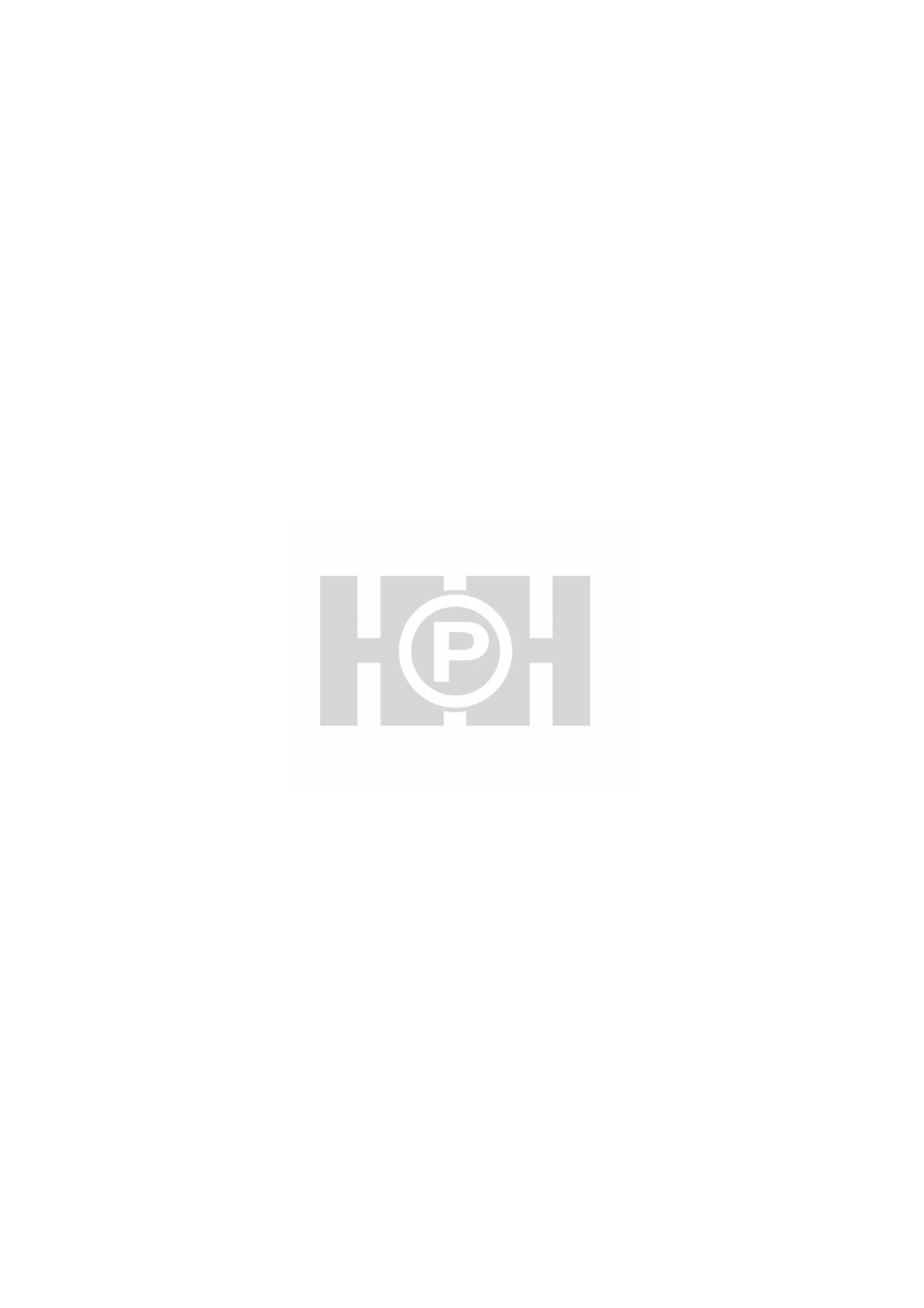## **Preface**

In India, not only the banking industry is growing manifolds, also the competition is increasing exponentially. To sustain in such competitive environment, asset growth is one of the key factors of success. However, given the dynamism of the banking and financial industry at times some assets under-perform, such assets are termed as stressed assets.

Stressed assets adversely affect the business of the banks and hence, require timely and orderly recovery. The economic slowdown have only accentuated the need for management of stressed assets in an efficient manner expeditiously. This calls for a specific skillet in bankers.

Stressed assets management is the biggest concern today for all the banks—big or small, public or private. The controller of banking industry in India – RESERVE BANK OF INDIA is constantly monitoring the stressed assets of banking industry—issuing guidelines from time to time, giving directions and actively engaged in all possible ways to check the menace of stressed assets.

To discuss threadbare the various issues related to stressed asset, and mainly to focus the ways and means to prevent, contain and reduce the stressed asset portfolio of the banks is the objective of this book.



**Dr. Suresh Chandra Bihari**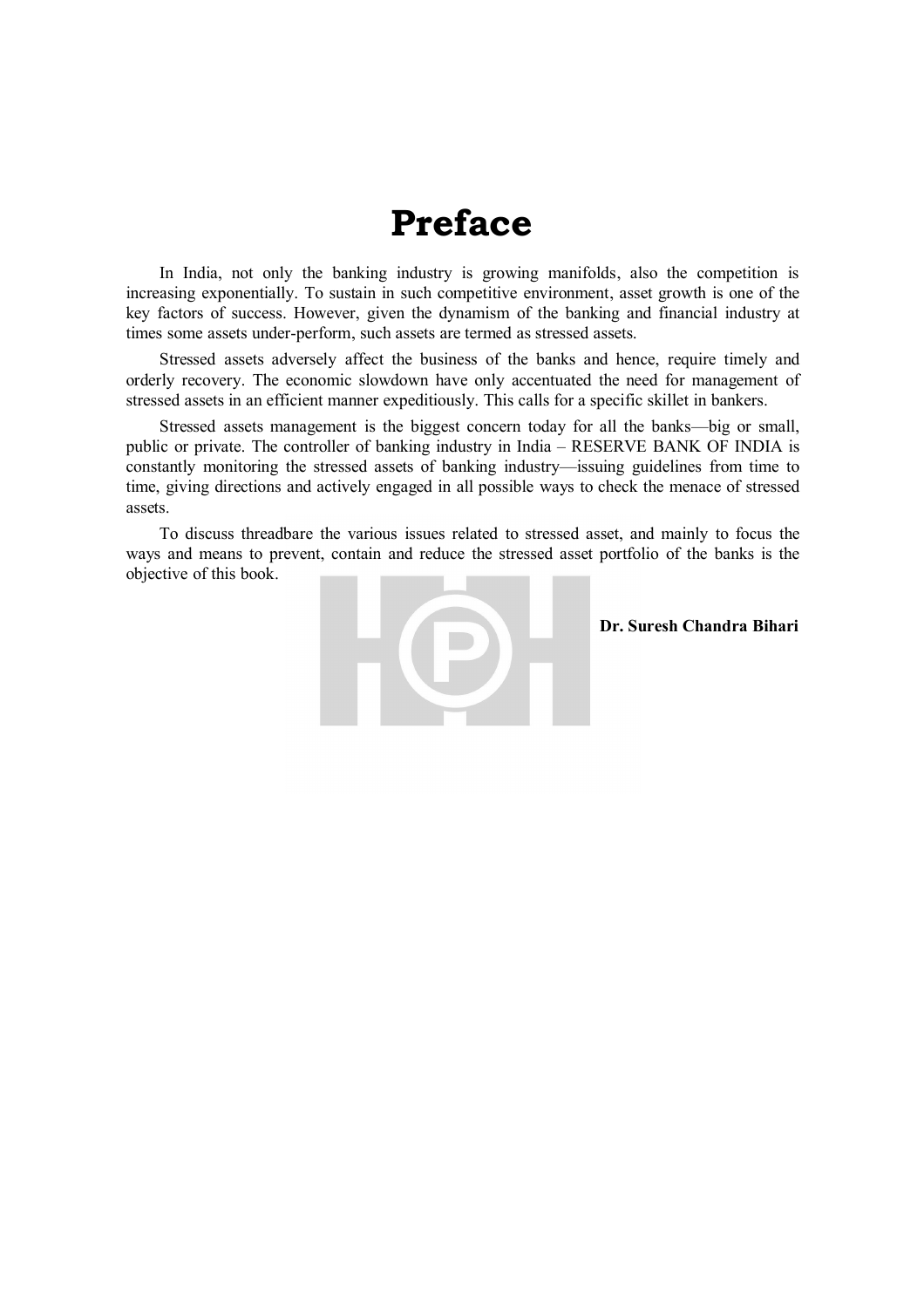## **Acknowledgements**

"Behind every successful man, there is a woman" goes the popular saying. I am no exception to this and behind my successful pursuit of academic passion, leaving behind a three decade old financial profession, there is continuous support and inspiration of my wife Manu, whom I consider the incarnation of both Goddess Laxmi and Saraswati in my life. I give full credit for all my academic achievements, including this book to my wife and my only child, my dear son Sumit, both of whom support, inspire and rejuvenate me round the clock.

I dedicate this book to my late father who always saw in me an outstanding academician as well as my mother who showers her blessings to me for making continuous progress in life.

I also owe to all my family members as well as all my past and present colleagues and friends who constantly inspire me.

I am also thankful to Mr. Padma Lochan Jena, Computer Operator, who has greatly helped me in preparation of this manuscript.

Last but not the least, the book could not have seen the light of the day but for the untiring efforts of all the stakeholders of **Himalaya Publishing House Pvt Ltd.**



**Dr. Suresh Chandra Bihari**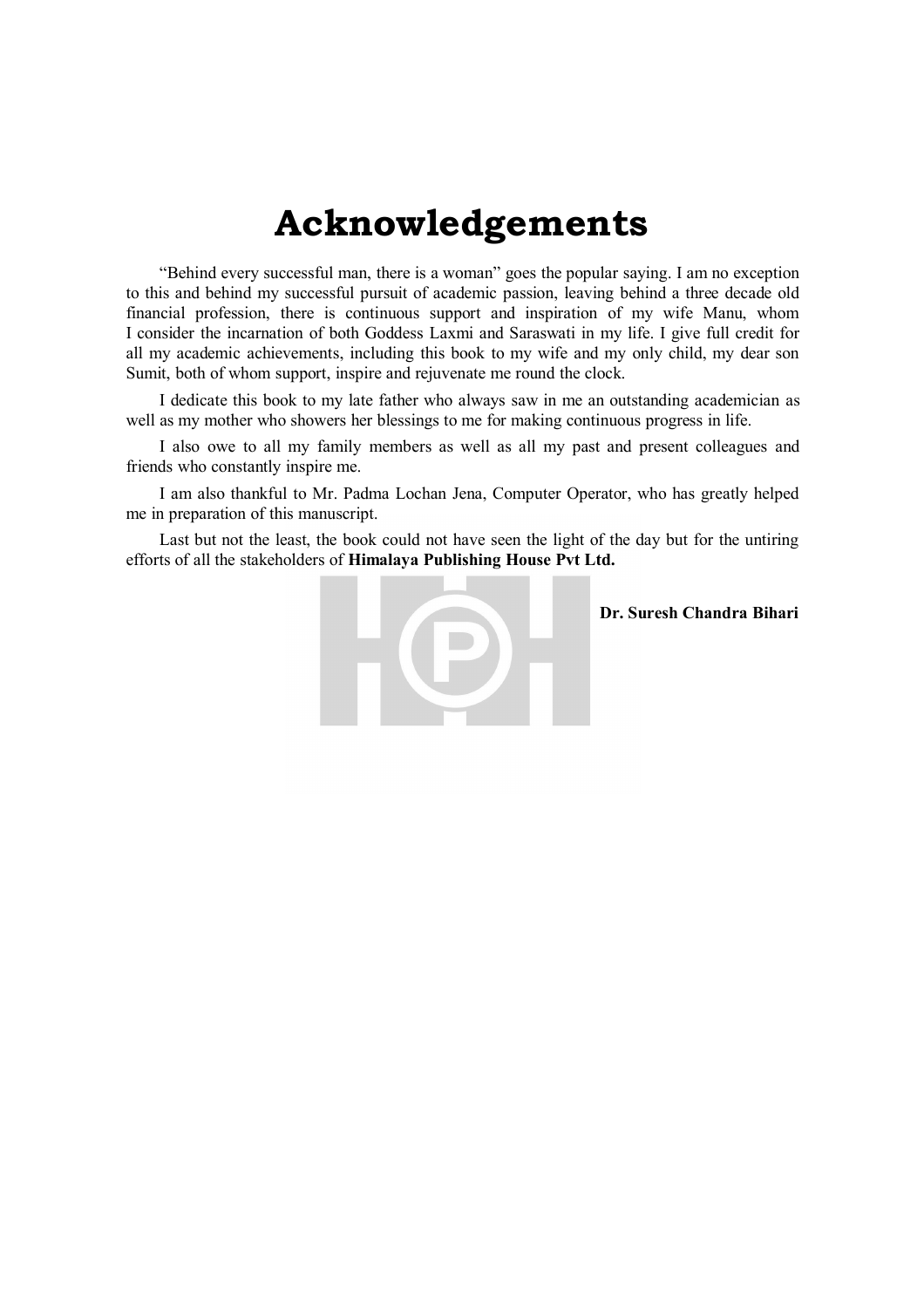## **Contents**

| 1. Introduction                               | $1 - 4$     |
|-----------------------------------------------|-------------|
| 2. Asset Quality of Indian Banks              | $5 - 14$    |
| 3. RBI Guidelines on Stressed Assets          | $15 - 115$  |
| 4. A Study of Asset Quality in Banking Sector | $116 - 146$ |
| 5. Compromise Settlement-ways and Means       | $147 - 164$ |
| 6. Securitization and SARFAESI Act            | $165 - 191$ |
| 7. DRT-recovery Process                       | $192 - 210$ |
| 8. Corporate Debt Restructuring               | $211 - 216$ |

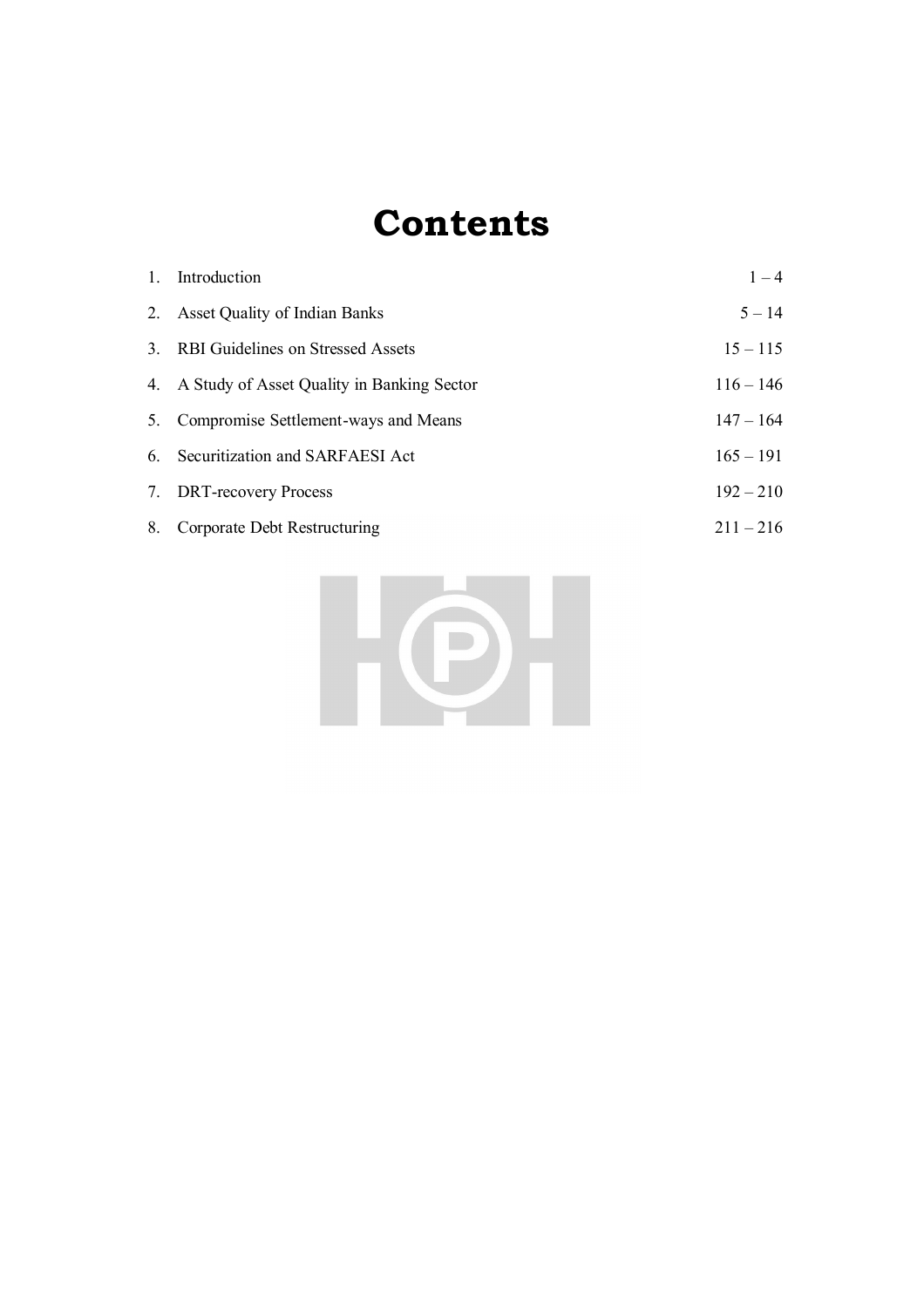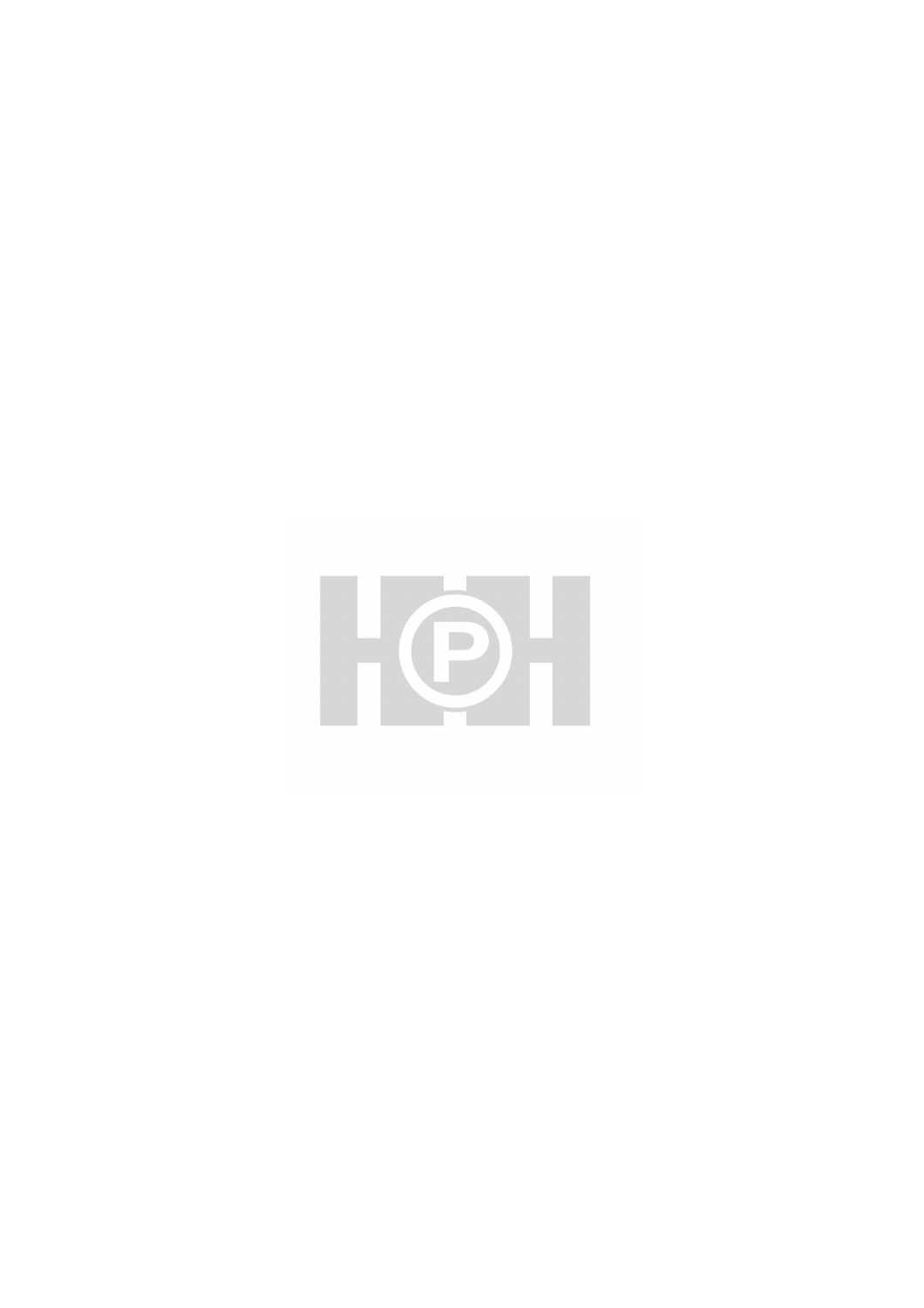## **Chapter 1**

## **Introduction**

## **1.1 INTRODUCTION**

Today, the biggest concern for Banks is the Management of Asset Quality. With every passing day, more and more Banks from both the Public Sector as well Private Sector are reporting deterioration in Asset Quality. Loans and Advances constitute over 70% of the assets of most banks. Hence, it is absolutely essential for banks to manage tightly the credit risk, namely, the risk of default by the borrowers. As the largest intermediaries, banks are essentially managers of risk and the most important risk they have to manage is the credit risk. From a people dependent exercise it has been made a system dependent exercise. Despite the development of sophisticated appraisal techniques, credit decisions continue to be highly subjective because it is more judgmental rather than analytical except perhaps in the case of small value retail and small business credit.

## **1.2 BACKGROUND**

Loans and advances are the most important part of balance sheet of banks. They typically comprise a majority of a bank's assets and carry the greatest amount of risk to their capital. Other items that contribute to the risk are securities, real estate and other assets, off-balance sheet items, and, to a lesser extent cash and due from accounts, and premises and fixed assets.

It is due to this riskiness; management often expends a significant amount of time, energy and resources administering their assets, particularly their loan portfolio. Problems within this portfolio may hit the profitability of banks, the deterioration in capital and important financial ratios. These may lead to reduction in the value of its stocks and the market value.

#### **1.2.1 Important Ratios for Determining Assets Quality of Banks**

The following ratios indicate the asset quality in banks:

- 1. Loan loss provisions/Gross Advances
- 2. Loan gross Provisions/Pre-Provision Income
- 3. NIM adjusted for credit provisions/Gross NPAs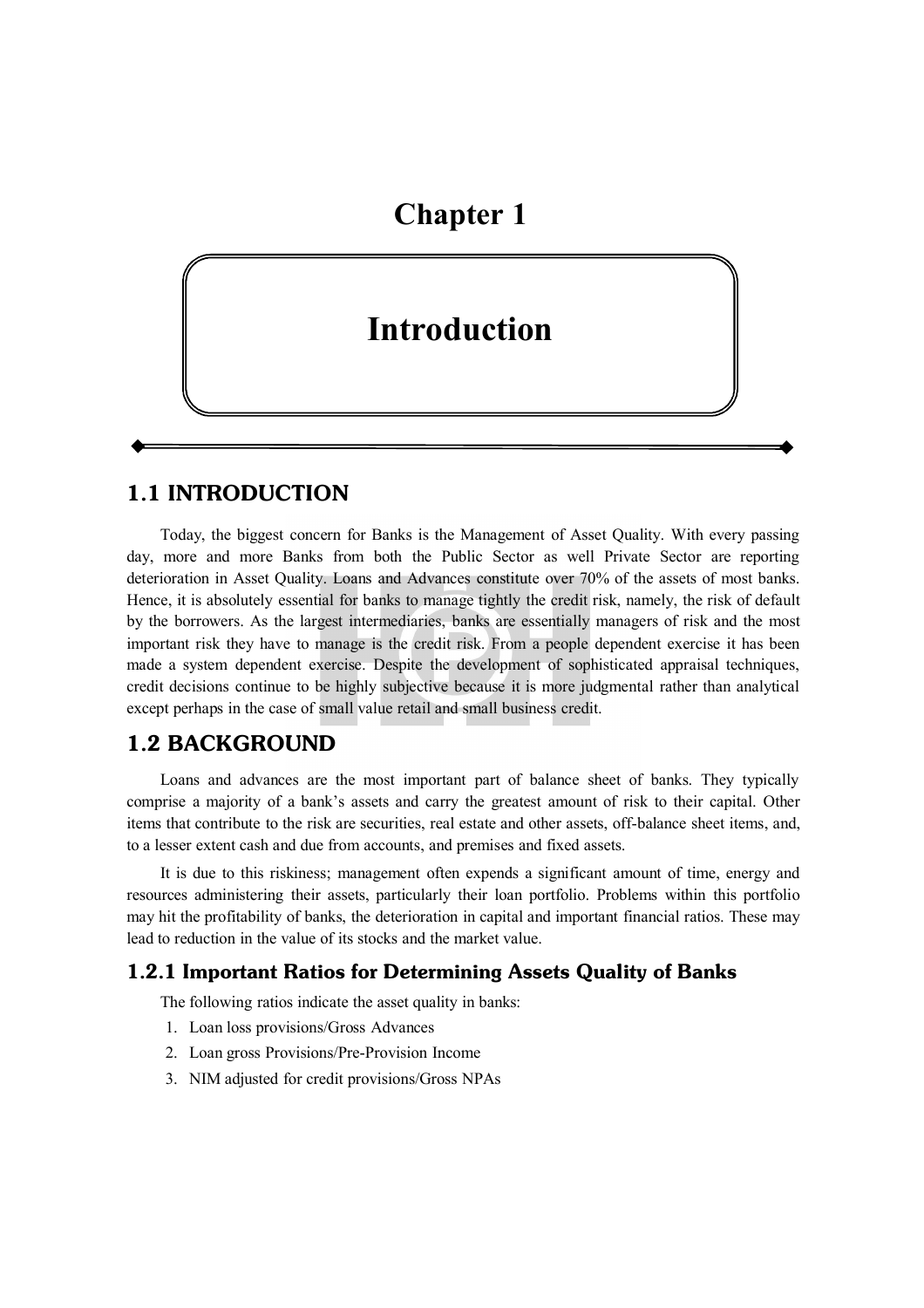- 4. NPAs/Total Advances
- 5. Net Interest Earned/Loan Gross Provisions
- 6. Allowance for Restructured assets/Gross Advances

## **1.3 SIGNIFICANCE OF ASSET QUALITY IN BANKS**

In a bank dominated economy such as India, the asset quality of the banking system has important implications for the stability of the overall financial system. The general perception about a bank's health is greatly determined by the level of Non-performing Advances (NPAs) held in its books. It is, therefore, not surprising that the current spurt in NPAs in banks has attracted a lot of attention.

The business of banking essentially involves intermediation – acceptance of deposits and channelling those deposits into lending activities and credit risk is a direct fallout of this intermediation process. Certain amount of default and impairment of assets are likely to show up in the normal course of banking business and hence, credit risk management assumes a critical role in ensuring that such impairment is contained to a minimum.

Needless to say, when banking was simple, credit risk management was also straightforward. Lending decisions were made on impressionistic basis as the banks knew their borrowers and their businesses quite closely and hence they did not appreciate a need to collect and process elaborate information/data for supporting their credit decision making framework. Over time, as banking activities diversified and became more complex and the products became more sophisticated, risks also increased and became more complex. Although, the risks from intermediation became more transmitive and contagious, the evolution in the credit risk management failed to keep pace. The advanced credit risk management necessitated a granular analysis of the risks that the banks were being exposed to; however, they failed to appreciate these requirements and relied on a primitive management information system. The failure of the banks to collect and analyze granular data/ information on various elements of credit risk is one of the major reasons why the banks failed to foresee the impending problems.

### **1.4 ASSET QUALITY MANAGEMENT IN BANKS**

The quality of a bank's loan portfolio can impact its profitability, capital and liquidity. Asset quality problems are at the root of other financial problems for banks, leading to reduced net interest income and higher provisioning costs. If loan losses exceed the Bad and Doubtful Debt Reserve, capital strength is reduced. Reduced income means less cash, which can potentially strain liquidity. Market knowledge that the bank is having asset quality problems and associated financial conditions may cause outflow of deposits. Thus, the performance of a bank is inextricably linked with its asset quality. Managing the loan portfolio to minimize bad loans is, therefore, fundamentally important for a financial institution in today's extremely competitive and market driven business environment.

The general perception about a bank's health is greatly determined by the level of Nonperforming Advances (NPAs) held in its books.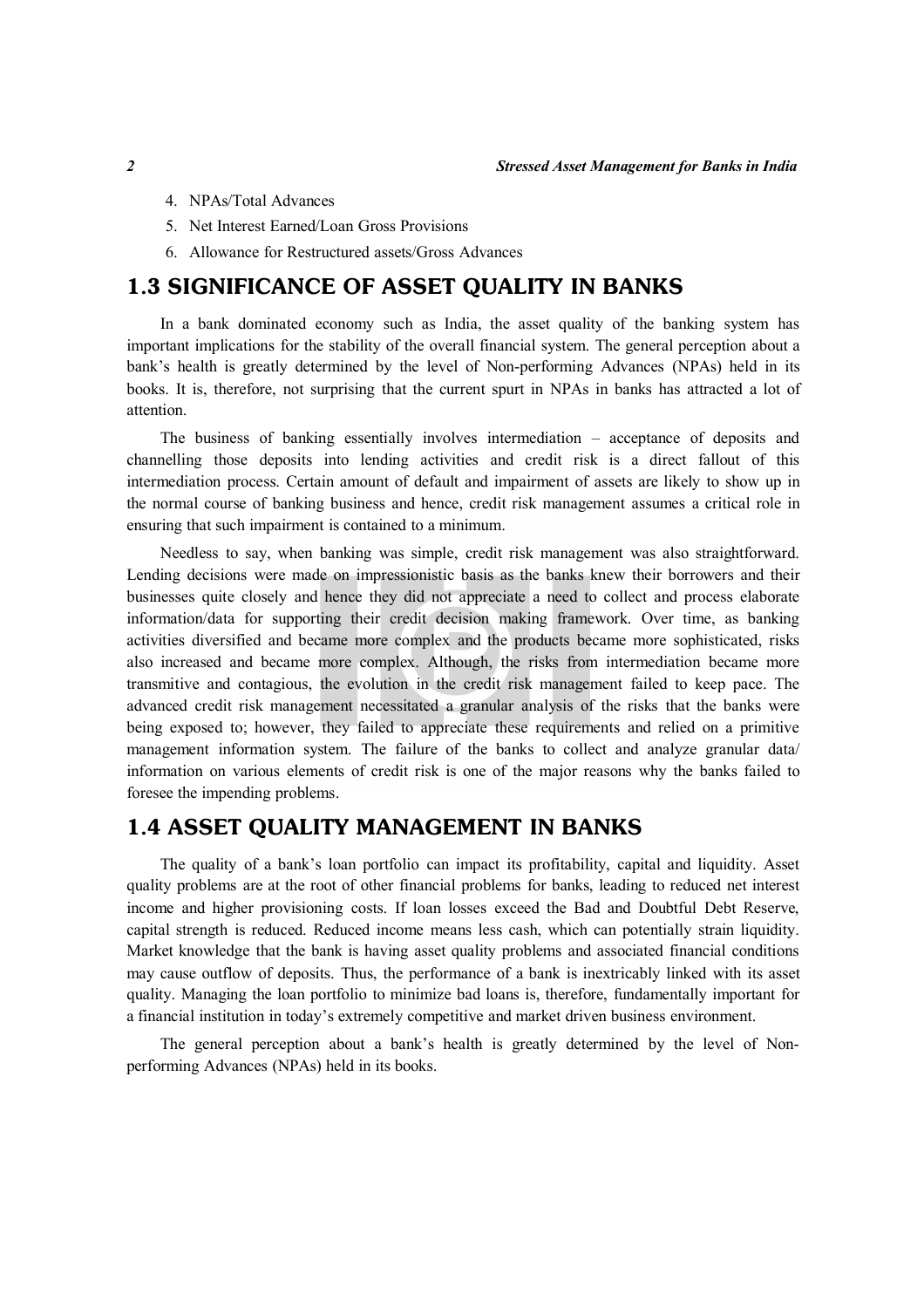#### *Introduction 3*

Management of NPAs begins with the consciousness of a good portfolio, which warrants a better understanding of risks in lending. The Bank has to decide a strategy keeping in view the regulatory norms, the business environment, its market share, the risk profile, the available resources etc. The strategy should be reflected in approved policies and procedures to monitor implementation. The essential components of sound NPA management are: (i) quick identification of NPAs, (ii) their containment at a minimum level and (iii) ensuring minimum impact of NPAs on the financials. A twopronged strategy of preventing slippage of standard assets into NPA category and reducing NPAs through cash recovery, upgradation, compromise, legal means etc., is called for.

#### **RECENT RECOMMENDATIONS OF RBI TO EARLY RECOGNISE THE FINANCIAL DISTRESS; PROMPT STEPS FOR RESOLUTION AND FAIR RECOVERY FOR LENDERS**

The paper released by RBI proposes that with the slowdown of the Indian economy, a number of companies/projects are under stress. As a result, the Indian banking system has seen increase in NPAs and restructured accounts during the recent years. Not only do financially distressed assets produce less than economically possible, they also deteriorate quickly in value. Therefore, there is a need to ensure that the banking system recognises financial distress early, takes prompt steps to resolve it, and ensures fair recovery for lenders and investors (DNA, 2013).

#### **1.4.1 The Main Proposals of the Paper are**

- Early formation of a lenders' committee with time lines to agree to a plan for resolution.
- Incentives for lenders to agree collectively and quickly to a plan better regulatory treatment of stressed assets if a resolution plan is underway, accelerated provisioning if no agreement can be reached.
- Improvement in current restructuring process: Independent evaluation of large value restructurings mandated, with a focus on viable plans and a fair sharing of losses (and future possible upside) between promoters and creditors.
- More expensive future borrowing for borrowers who do not co-operate with lenders in resolution.
- More liberal regulatory treatment of asset sales.
- Lenders can spread loss on sale over two vears provided loss is fully disclosed.
- Takeout financing/refinancing possible over a longer period and will not be construed as restructuring.
- Leveraged buyouts will be allowed for specialised entities for acquisition of 'stressed companies'.
- Steps to enable better functioning of Asset Reconstruction Companies mooted.
- Sector-specific Companies/Private equity firms encouraged to play active role in stressed assets market.
- Going forward, while some regulatory and governmental measures may be required to address the factors that are leading to deteriorating asset quality, there is an equal need for proper credit discipline among lenders. That is, however, not the focus of this Paper.